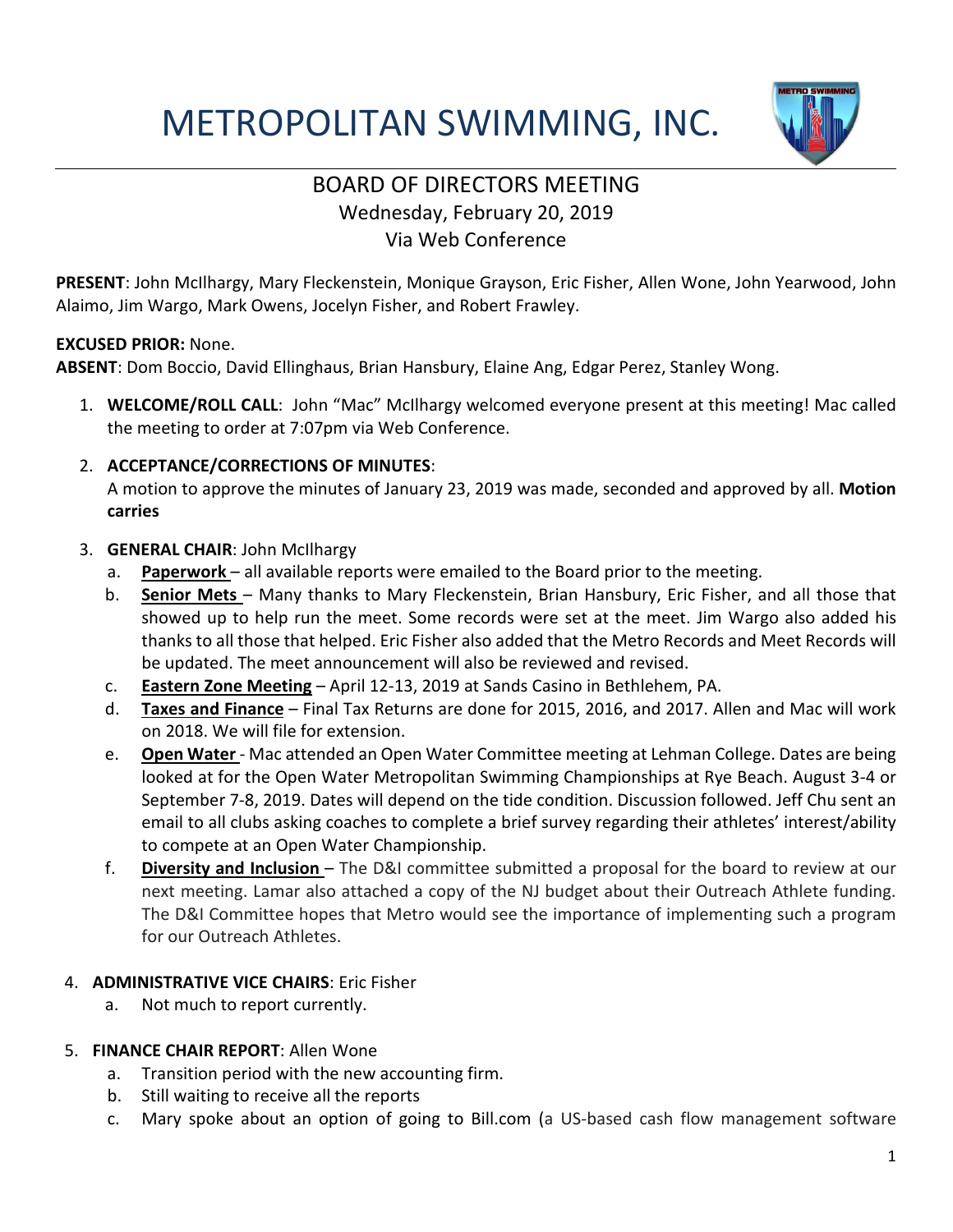system, provided as a service that integrates with accounting and banking systems. It is intended to serve as a command and control dashboard for cash flow, by businesses, accounting firms and banks).

### 6. **TREASURER REPORT**: Elaine Ang

- a. Elaine was not in attendance at the meeting.
- b. The Balance Sheet (as of February 20, 2019), the Profit and Losses (Septemberb1, 2018 to February 20, 2019) and Budget Overview for September 2018 to August 2019 were emailed by Elaine. (*attached*)
- c. A motion was made by the Board to ask the treasurer for her voluntary resignation. The motion was seconded. Discussion and Roll Call vote followed. All members in attendance at the meeting approved the motion. **Motion Carries**.

#### 7. **AGE GROUP CO-CHAIRS**: John Yearwood and Dom Boccio

- a. Thanks to Dave Hedden for creating a more readable form for the Metro Cuts for 2019 *(attached)*
- b. Monique added that there is a problem with the Hy-Tek file of the age group time standards to work with the new format of JO's. Need to play with time standards and age group to have it work. For example, time standards are now for 11-11-year-olds and 12-12-year-olds. But meet events are set as 11-12. So, if the standards are entered in a meet, it will be set as multi age group and results will be reported as 11-year-olds and as 12-year-olds for every 11-12 events. Eric Fisher will work on it!

#### 8. **COACHES**: John Yearwood

- a. John had no report
- b. Has been helping Mary Lange with Silvers issues with the new multi age-group format. Eric Fisher will speak with John about that.
- c. Diversity proposal we will review at the meeting in March. How many outreach swimmers does Metro have? If we vote to subsidize the athletes, where would the money come from? How much money would be allocated per athlete? Long discussion followed.

#### 9. **ATHLETES REPRESENTATIVES**: Jocelyn Fisher, Mark Owens and Robert Frawley

- a. Robert had nothing to report.
- b. Jocelyn announced the results of the Jr. Athlete Reps' elections Congratulations to **Sydney Boals** of TVSC!
- c. Mark Owens suggested that we could use the Metro Instagram account in order to reach more 13 and over athletes to vote. An email was sent to the Clubs about the election. It was also posted on the Metro Website!

#### 10. **SENIOR CO-CHAIRS**: Jim Wargo and John Alaimo

- a. Senior Met Thank you to all those that helped with the meet.
- b. Some Metro swimmers were selected to attend the National Diversity Select Camp May 2-5, 2019 at the Olympic Training Center in Colorado Springs
- c. John Alaimo Job well done at Senior Mets.

#### 11. **OFFICE MANAGER**: Mary Fleckenstein

a. Everything is fine at the office.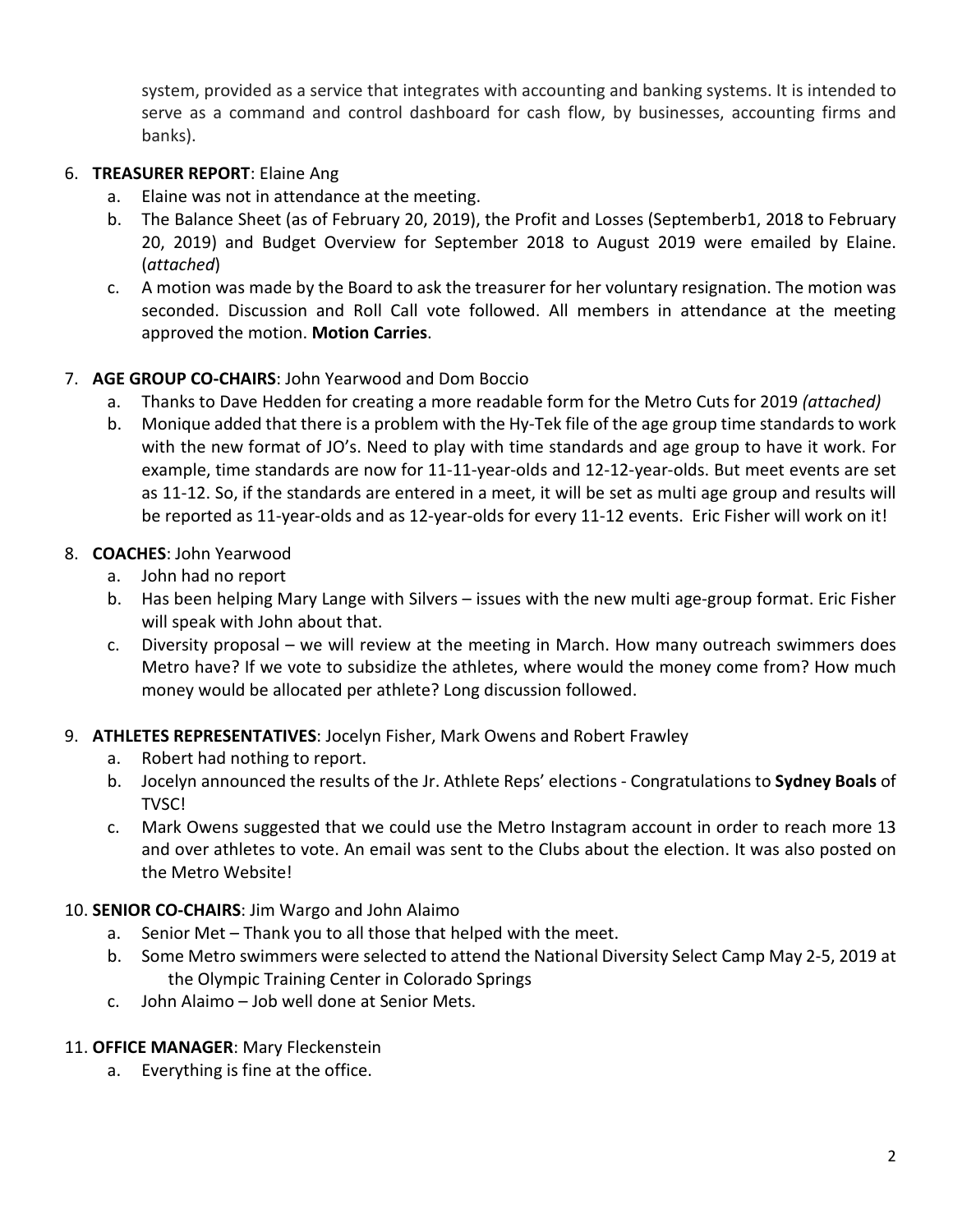#### 12. **SECRETARY/NTV**: Monique Grayson

- a. Doing well.
- b. Things are going well. Been very busy with High School meets results.

# 13. **OLD/UNFINISHED BUSINESS**:

a. None currently

#### 14. **NEW BUSINESS**:

a. No New business

#### **Next BOD – March 20, 2019 at NCAC**

A motion to adjourn the meeting was made, seconded and approved by all. **Motion carries**. Meeting adjourned at 7:58pm.

Respectfully submitted by Monique Grayson March 10, 2019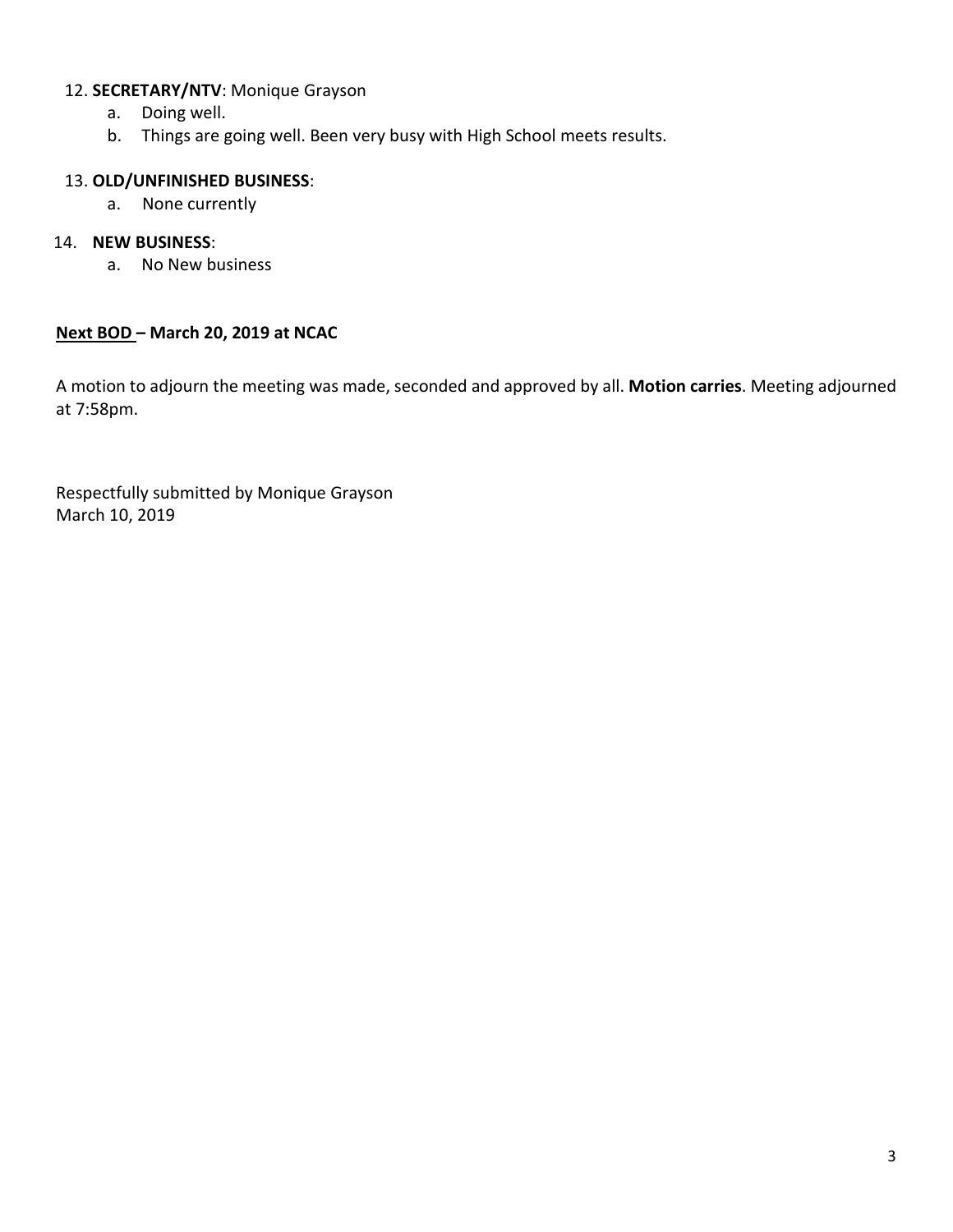

#### **99 Sheep Pasture Road, Port Jefferson, NY 11777 (631) 736-6422 - FAX (631) 938-7418 Email address: metro.office@metroswimming.org**

# **BOARD OF DIRECTORS MEETING Wednesday February 20, 2019 Via Web Conference**

#### 1: CALL TO ORDER, WELCOME, and INTRODUCTIONS:

Excused prior to meeting:

Roll Call: Note and the contract of the contract of the contract of the contract of the contract of the contract of the contract of the contract of the contract of the contract of the contract of the contract of the contra

2: ACCEPTANCE/CORRECTIONS OF MINUTES:

#### Reports of officers

- 3: GENERAL CHAIR: John McIlhargy: Welcome –General Updates
	- Senior Mets
	- Eastern Zone Meeting
	- Taxes and Finance
	- Open Water

4: OFFICERS REPORS: (\*\*additional information or officer request for specific time)

- SECRETARY REPORT: Monique Grayson TREASURER'S REPORT: Elaine Ang
- 
- 
- 
- TECHNICAL PLANNING: David Ellinghaus SAFETY COORDINATOR: Edgar Perez
- 
- 
- FINANCE CHAIR: Allen Wone ADMINISTRATIVE VICE CHAIR: Eric Fisher
- SENIOR CHAIR: John Alaimo/Jim Wargo AGE GROUP CHAIR: John Yearwood/Dom Boccio
- COACHES REPRESENTATIVE: John Yearwood ATHLETES' REPRESENTATIVES: Jocelyn Fisher/Mark Owens
	-
- SAFE SPORT COORDINATOR: Brian Hansbury At Large Athletes: Stanley Wong/ Robert Frawley
- 5. OFFICE MANAGER: Mary Fleckenstein
- 6: UNFINISHED/OLD BUSINESS:
- 7: NEW BUSINESS:
- 8: NEXT MEETING:

Adjournment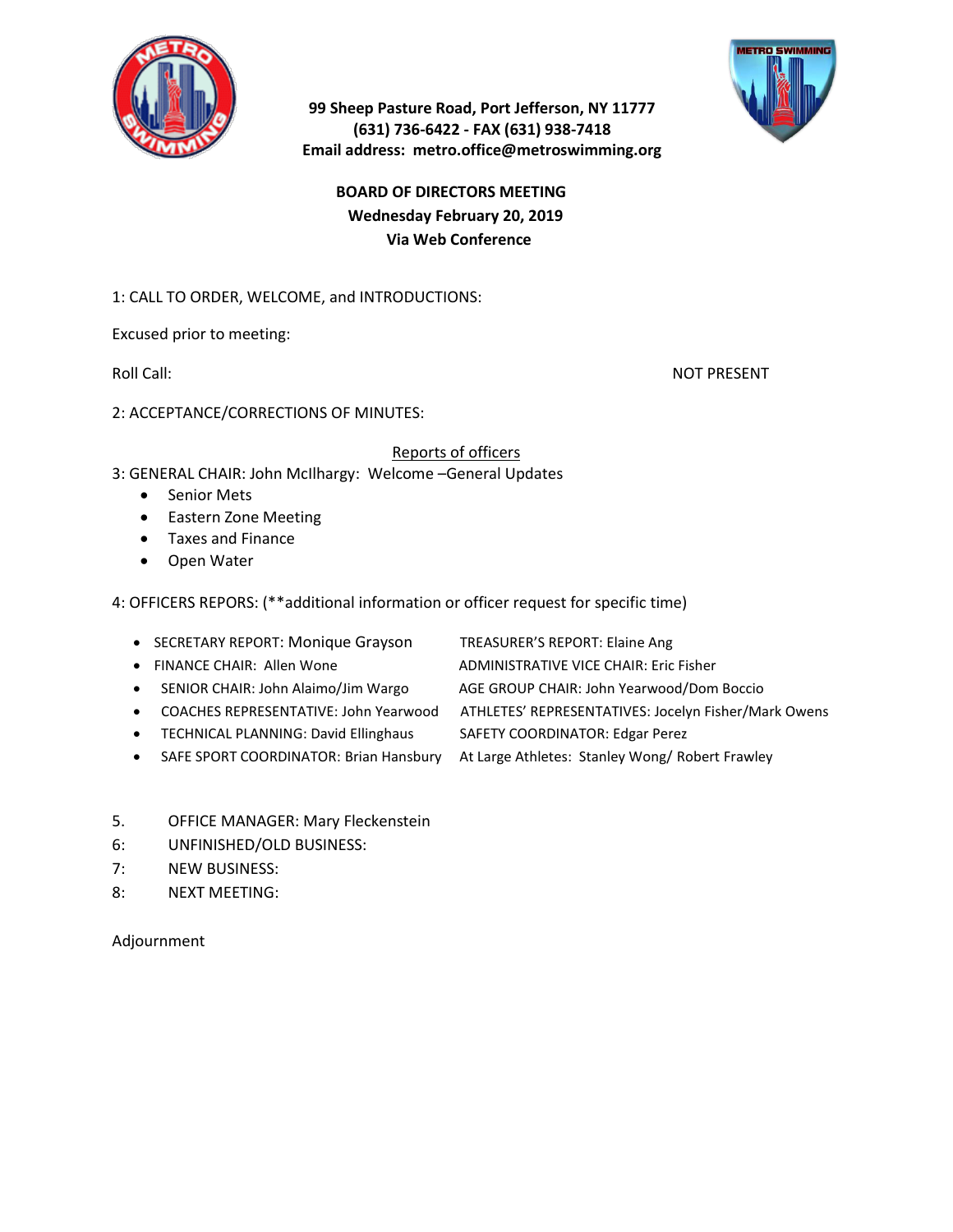# Metropolitan Swimming Inc.

# BALANCE SHEET

As of February 20, 2019

|                                            | <b>TOTAL</b>   |
|--------------------------------------------|----------------|
| <b>ASSETS</b>                              |                |
| Current Assets                             |                |
| <b>Bank Accounts</b>                       |                |
| 1001 Checking                              | 493,738.79     |
| 1002 Sterling National Bank                | $-13,188.64$   |
| 1002.1 CD# 8293544316                      | 1,085.21       |
| 1002.2 CD# 8393532364                      | 5,461.64       |
| 1002.3 CD# 8293532363                      | 6,641.79       |
| <b>Total 1002 Sterling National Bank</b>   | 0.00           |
| 1003 HSBC Huntington                       | 0.00           |
| 1003.1 CD #47026-2                         | 0.00           |
| 1003.2 CD 47047-5                          | 0.00           |
| 1003.3 CD #61227-0                         | 0.00           |
| Total 1003 HSBC Huntington                 | 0.00           |
| 1004 Mutual Fund Investment                | 0.00           |
| 1005 Savings - Chase                       | 65,694.52      |
| 1006 Exchange                              | 0.00           |
| <b>Total Bank Accounts</b>                 | \$559,433.31   |
| Accounts Receivable                        |                |
| 1100 Accounts Receivable                   | 27,273.96      |
| <b>Total Accounts Receivable</b>           | \$27,273.96    |
| Other Current Assets                       |                |
| 1007 Fidelity & Guaranty                   | 222,280.34     |
| 1008 National Integrity                    | 217,906.64     |
| 1200 Prepaid Expenses                      | 0.00           |
| 1210 Credit Card Receivables               | 0.00           |
| <b>Undeposited Funds</b>                   | 6,360.70       |
| <b>Total Other Current Assets</b>          | \$446,547.68   |
| <b>Total Current Assets</b>                | \$1,033,254.95 |
| <b>Fixed Assets</b>                        |                |
| 1300 Furniture & Fixtures                  | 3,125.89       |
| Depreciation                               | $-156.30$      |
| <b>Original Cost</b>                       | 0.00           |
| <b>Total 1300 Furniture &amp; Fixtures</b> | 2,969.59       |
| 1301 Hall of Fame - Lehman                 | 24,751.97      |
| Depreciation                               | $-3,299.54$    |
| Total 1301 Hall of Fame - Lehman           | 21,452.43      |
| <b>Total Fixed Assets</b>                  | \$24,422.02    |
| <b>TOTAL ASSETS</b>                        | \$1,057,676.97 |
| IIA                                        |                |

LIABILITIES AND EQUITY

Liabilities

Current Liabilities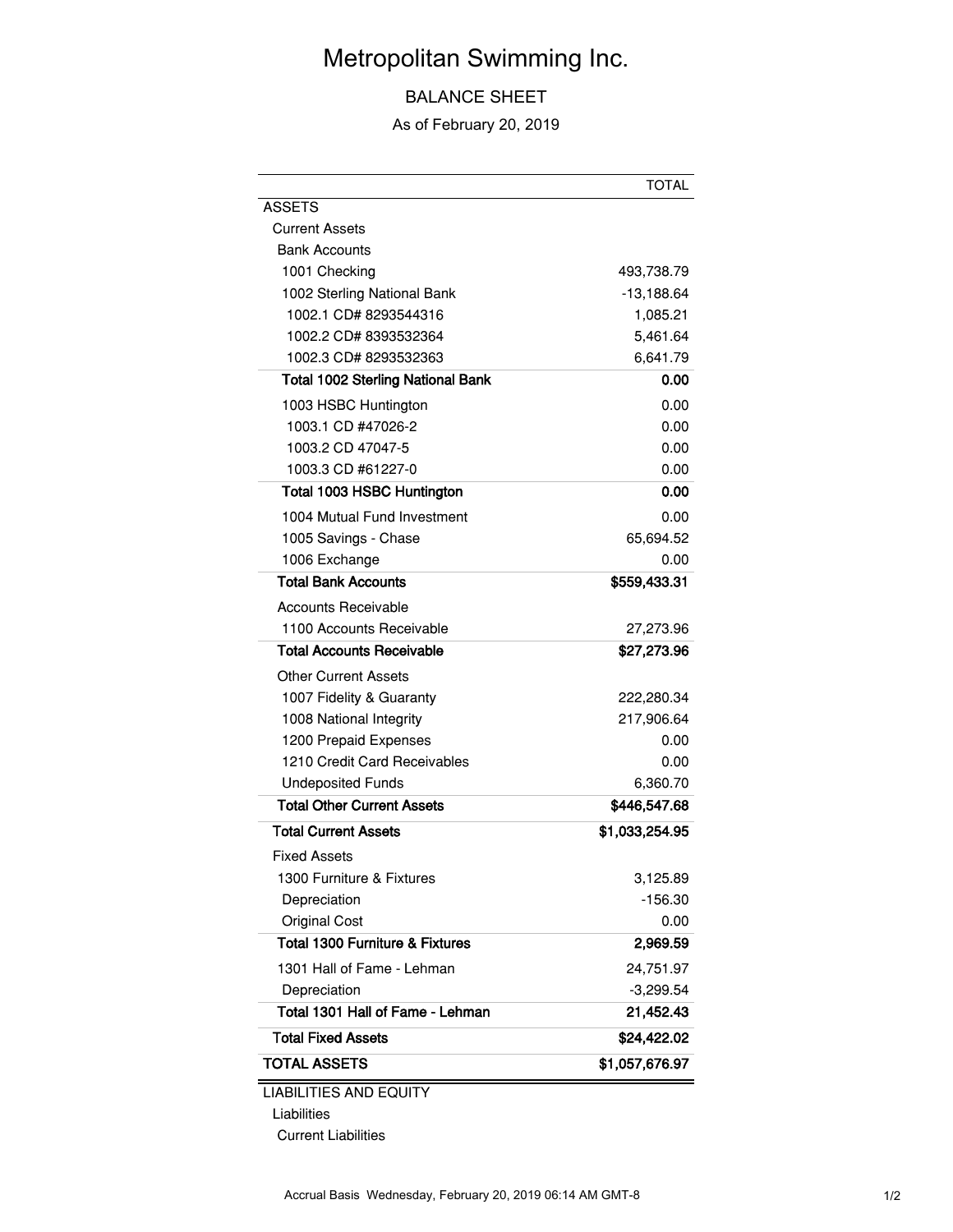|                                     | <b>TOTAL</b>   |
|-------------------------------------|----------------|
| <b>Accounts Payable</b>             |                |
| <b>Accounts Payable</b>             | 0.00           |
| <b>Total Accounts Payable</b>       | \$0.00         |
| Credit Cards                        |                |
| 2200 American Express               | 0.00           |
| <b>Total Credit Cards</b>           | \$0.00         |
| <b>Other Current Liabilities</b>    |                |
| 2001 Accrued Expense                | 0.00           |
| 2005 Deferred Revenue               | 0.00           |
| Total Other Current Liabilities     | \$0.00         |
| <b>Total Current Liabilities</b>    | \$0.00         |
| <b>Total Liabilities</b>            | \$0.00         |
| Equity                              |                |
| 3900 Retained Earnings              | 951,459.64     |
| <b>Opening Balance Equity</b>       | 0.00           |
| Net Income                          | 106,217.33     |
| <b>Total Equity</b>                 | \$1,057,676.97 |
| <b>TOTAL LIABILITIES AND EQUITY</b> | \$1.057.676.97 |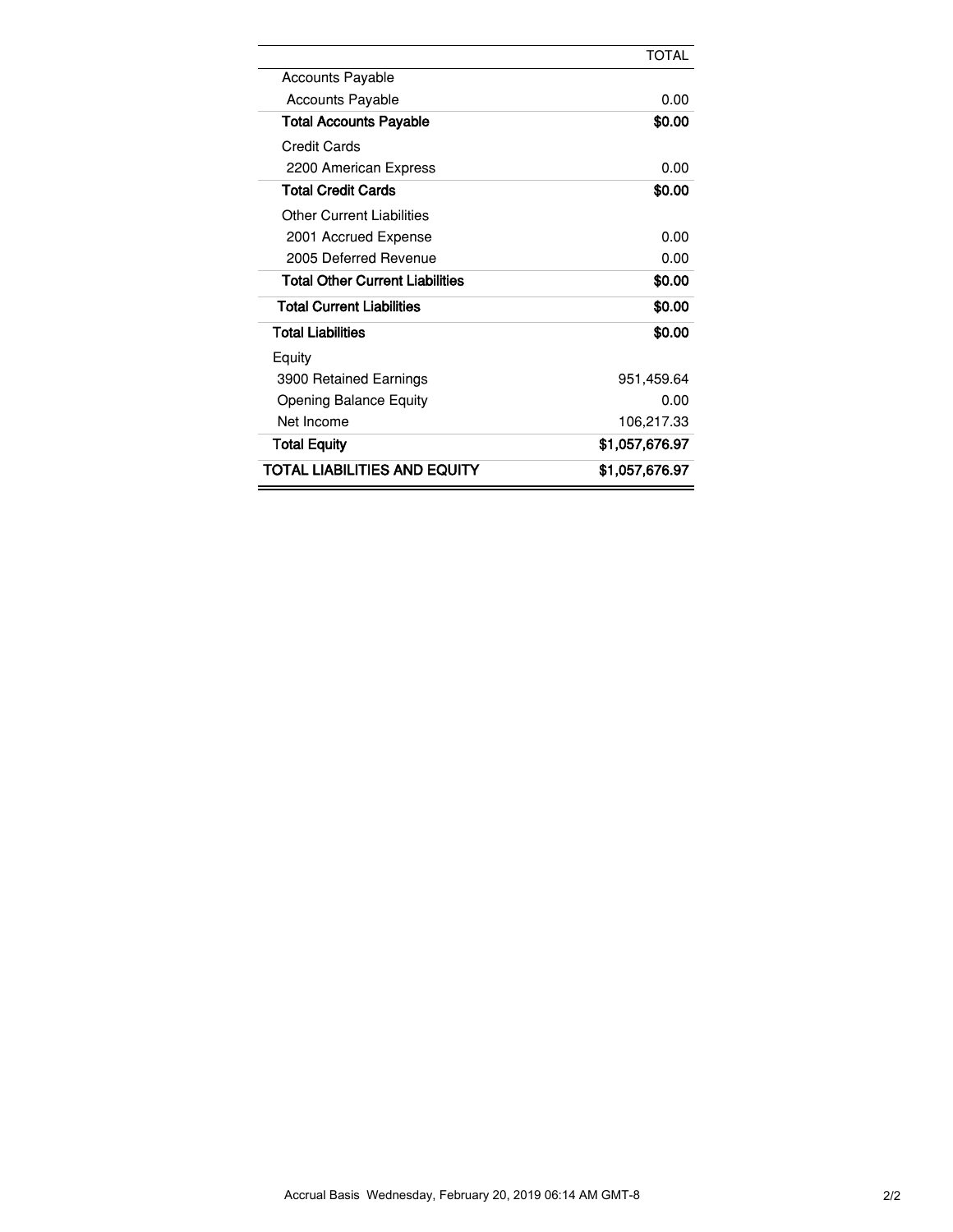# Metropolitan Swimming Inc.

#### BUDGET VS. ACTUALS: FY 2018-19 BUDGET - FY19 P&L

#### September 2018 - August 2019

|                                      |               | <b>TOTAL</b>  |                    |             |
|--------------------------------------|---------------|---------------|--------------------|-------------|
|                                      | <b>ACTUAL</b> | <b>BUDGET</b> | <b>OVER BUDGET</b> | % OF BUDGET |
| Income                               |               |               |                    |             |
| 5000.00 General Income Accts         |               |               |                    |             |
| 5001.00 Investment Income            |               |               |                    |             |
| 5001.10 Interest Income              | 2.17          |               | 2.17               |             |
| 5001.20 Dividend Income              |               | 5,000.00      | $-5,000.00$        |             |
| Total 5001.00 Investment Income      | 2.17          | 5,000.00      | -4,997.83          | 0.04%       |
| 5002.00 Fee & Surcharge              |               |               |                    |             |
| 5002.10 Sanctions Fee                | 1,900.00      | 20,000.00     | $-18,100.00$       | 9.50%       |
| 5002.15 Post Meet Fee (20%)          | 111,147.80    | 300,000.00    | $-188,852.20$      | 37.05 %     |
| 5002.17 Senior Surcharge             |               | 1,000.00      | $-1,000.00$        |             |
| 5002.18 JO Surcharge                 |               | 16,000.00     | $-16,000.00$       |             |
| 5002.19 Silver/Bronze Surcharge      | 533.00        | 6,000.00      | $-5,467.00$        | 8.88%       |
| Total 5002.00 Fee & Surcharge        | 113,580.80    | 343,000.00    | -229,419.20        | 33.11%      |
| 5005.10 Fines                        |               |               |                    |             |
| 5005.17 Admins Fines                 | 5,000.00      | 4,500.00      | 500.00             | 111.11%     |
| 5005.18 Junior fines                 |               | 100.00        | $-100.00$          |             |
| 5005.19 Senior Fines                 |               | 100.00        | $-100.00$          |             |
| <b>Total 5005.10 Fines</b>           | 5,000.00      | 4,700.00      | 300.00             | 106.38%     |
| 5006.00 Registrations                |               |               |                    |             |
| 5006.10 Club-Received                | 16,700.00     | 18,000.00     | $-1,300.00$        | 92.78%      |
| 7006.10 Club-Paid                    | $-5,950.00$   | $-6,000.00$   | 50.00              | 99.17%      |
| Total 5006.10 Club-Received          | 10,750.00     | 12,000.00     | $-1,250.00$        | 89.58%      |
| 5006.20 Athlete-Received             | 714,524.00    | 700,000.00    | 14,524.00          | 102.07%     |
| 7006.20 Athlete-Paid                 | -593,675.00   | $-580,000.00$ | $-13,675.00$       | 102.36%     |
| Total 5006.20 Athlete-Received       | 120,849.00    | 120,000.00    | 849.00             | 100.71%     |
| 5006.30 Non Athlete-Received         | 60,912.00     | 70,000.00     | $-9,088.00$        | 87.02%      |
| 7006.30 Non Athlete-Paid             | $-55,854.00$  | $-58,000.00$  | 2,146.00           | 96.30%      |
| Total 5006.30 Non Athlete-Received   | 5,058.00      | 12,000.00     | $-6,942.00$        | 42.15%      |
| 5006.40 Transfers-Received           | 3,275.00      | 3,000.00      | 275.00             | 109.17%     |
| 5006.50 Flex Athletic-Received       | 3,900.00      |               | 3,900.00           |             |
| 7006.50 Flex Athletic-Paid           | $-630.00$     |               | $-630.00$          |             |
| Total 5006.50 Flex Athletic-Received | 3,270.00      |               | 3,270.00           |             |
| Total 5006.00 Registrations          | 143,202.00    | 147,000.00    | $-3,798.00$        | 97.42%      |
| Total 5000.00 General Income Accts   | 261,784.97    | 499,700.00    | $-237,915.03$      | 52.39%      |
| <b>Total Income</b>                  | \$261,784.97  | \$499,700.00  | \$-237,915.03      | 52.39 %     |
| <b>GROSS PROFIT</b>                  | \$261,784.97  | \$499,700.00  | \$-237,915.03      | 52.39%      |
| Expenses                             |               |               |                    |             |
| 6100.00 Athletics Service Program    |               |               |                    |             |
| 6110.00 Travel Reimbursement         |               |               |                    |             |
| 6110.11 SC Sectional                 |               | 20,000.00     | $-20,000.00$       |             |
| 6110.12 LC Senior Zone/Sectional     | 800.00        | 5,000.00      | $-4,200.00$        | 16.00 %     |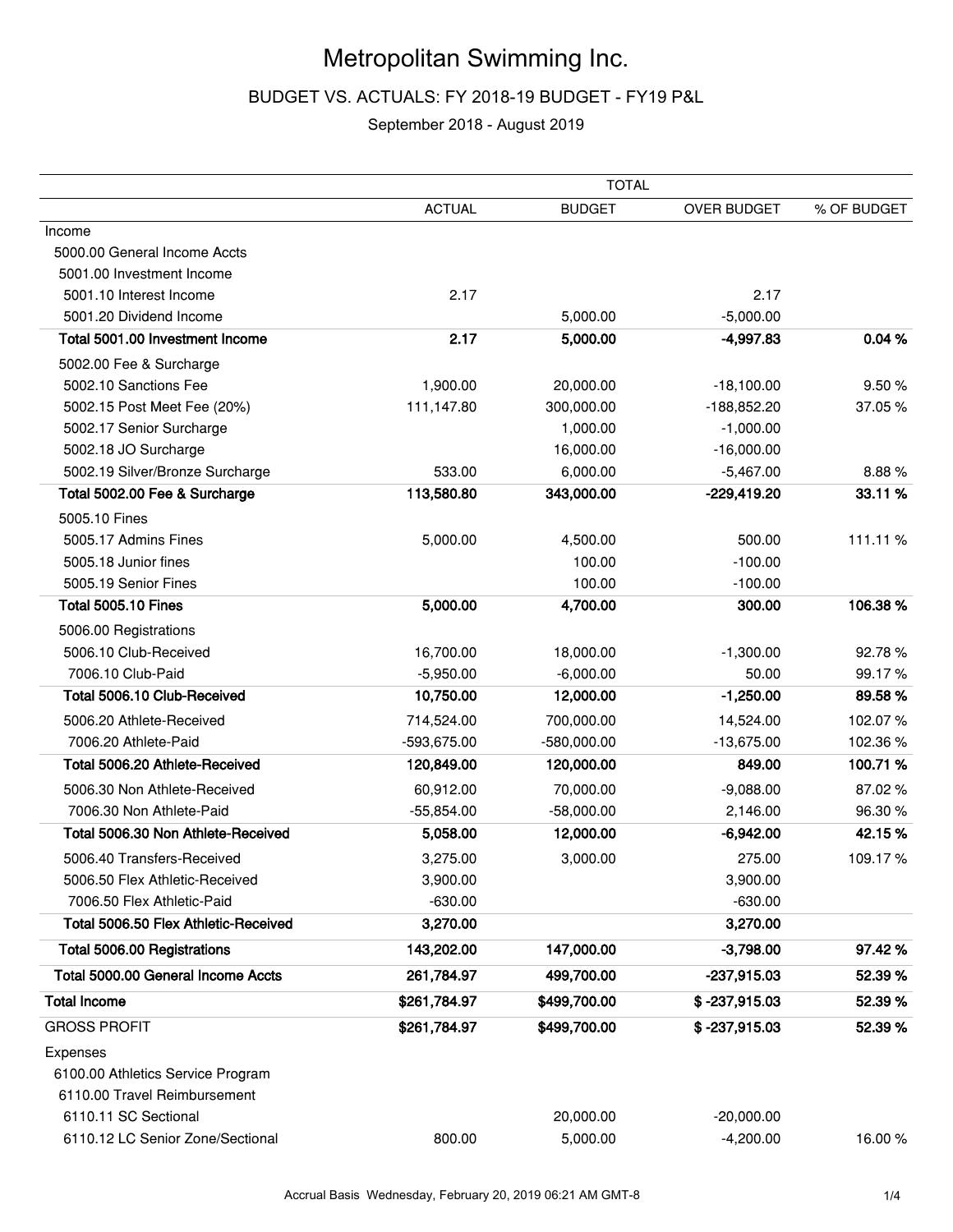|                                                              |               | <b>TOTAL</b>          |                    |             |
|--------------------------------------------------------------|---------------|-----------------------|--------------------|-------------|
|                                                              | <b>ACTUAL</b> | <b>BUDGET</b>         | <b>OVER BUDGET</b> | % OF BUDGET |
| 6110.14 SC NCSA Junior                                       |               | 30,000.00             | $-30,000.00$       |             |
| 6110.15 LC NCSA Junior                                       |               | 4,000.00              | $-4,000.00$        |             |
| 6110.16 LC Futures                                           |               | 20,000.00             | $-20,000.00$       |             |
| 6110.18 USA JR National SC                                   | 24,566.42     | 10,000.00             | 14,566.42          | 245.66%     |
| 6110.19 USA JR National LC                                   | 800.00        | 20,000.00             | $-19,200.00$       | 4.00%       |
| 6110.22 USA National/Open SC                                 | 6,757.84      | 5,000.00              | 1,757.84           | 135.16%     |
| 6110.23 USA National/Open/Phillip66 LC                       | 1,000.00      | 5,000.00              | $-4,000.00$        | 20.00%      |
| 6110.30 USA Open Water Champ                                 |               | 1,000.00              | $-1,000.00$        |             |
| Total 6110.00 Travel Reimbursement                           | 33,924.26     | 120,000.00            | $-86,075.74$       | 28.27%      |
| 6120.00 Scholarships                                         | $-2,100.00$   |                       | $-2,100.00$        |             |
| 6120.10 Joseph Stetz Registration Income                     |               | $-2,075.00$           | 2,075.00           |             |
| 7120.10 Joe Stetz Scholarship Awards                         |               | 2,000.00              | $-2,000.00$        |             |
| Total 6120.00 Scholarships                                   | $-2,100.00$   | $-75.00$              | $-2,025.00$        | 2,800.00 %  |
| 6130.00 Programs                                             |               |                       |                    |             |
| 6131.00 Age Group Zone Meet                                  |               |                       |                    |             |
| 6131.10 LC Zone                                              |               |                       |                    |             |
| 6131.11 LC Zone fees collected                               |               | $-95,000.00$          | 95,000.00          |             |
| 7131.10 LC Zone Entries Fees Paid                            |               | 7,000.00              | $-7,000.00$        |             |
| 7131.11 LC Zone Uniforms                                     |               |                       |                    |             |
|                                                              |               | 35,000.00             | $-35,000.00$       |             |
| 7131.12 LC Zone Petty Cash & supplies<br>7131.13 LC Zone Bus |               | 2,000.00              | $-2,000.00$        |             |
|                                                              |               | 25,000.00             | $-25,000.00$       |             |
| 7131.14 LC Zone Hotel & meals                                | 4,644.00      | 77,000.00             | $-72,356.00$       | 6.03%       |
| 7131.15 LC Zone Board Member Travel<br>Total 6131.10 LC Zone | 4,644.00      | 1,500.00<br>52,500.00 | $-1,500.00$        | 8.85%       |
|                                                              |               |                       | -47,856.00         |             |
| Total 6131.00 Age Group Zone Meet                            | 4,644.00      | 52,500.00             | -47,856.00         | 8.85%       |
| 6133.00 Diversity Program                                    |               | 8,000.00              | $-8,000.00$        |             |
| 6135.00 Disability                                           |               | 2,000.00              | $-2,000.00$        |             |
| 6137.00 Distance Stipends                                    |               | 6,000.00              | $-6,000.00$        |             |
| Total 6130.00 Programs                                       | 4,644.00      | 68,500.00             | $-63,856.00$       | 6.78%       |
| Total 6100.00 Athletics Service Program                      | 36,468.26     | 188,425.00            | $-151,956.74$      | 19.35%      |
| 6200.00 Officials                                            |               |                       |                    |             |
| 6200.10 Travel Reimbursement                                 | 2,964.89      | 15,000.00             | $-12,035.11$       | 19.77%      |
| 6200.11 Clinic & Training Expenses                           | 1,782.78      | 3,000.00              | $-1,217.22$        | 59.43 %     |
| 6200.12 BGC Reimbursement                                    | 1,722.00      | 4,000.00              | $-2,278.00$        | 43.05 %     |
| 6200.13 Incentives                                           |               | 4,000.00              | $-4,000.00$        |             |
| Total 6200.00 Officials                                      | 6,469.67      | 26,000.00             | $-19,530.33$       | 24.88%      |
| 6300.00 Coaches Programs                                     |               |                       |                    |             |
| 6310.00 Coaches Clinic/Mentoring Program                     |               | 20,000.00             | $-20,000.00$       |             |
| Total 6300.00 Coaches Programs                               |               | 20,000.00             | $-20,000.00$       |             |
| 6400.00 BOD                                                  |               |                       |                    |             |
| 6410.00 USAS Conferences/Convention                          | 6,433.11      | 24,000.00             | $-17,566.89$       | 26.80%      |
| Fee                                                          |               |                       |                    |             |
| 6410.20 Travel Expenses                                      | 3,653.74      |                       | 3,653.74           |             |
| 6410.30 Par Diem/Meals                                       | 1,886.28      |                       | 1,886.28           |             |
| <b>Total 6410.00 USAS</b>                                    |               |                       |                    | 49.89%      |
|                                                              | 11,973.13     | 24,000.00             | $-12,026.87$       |             |
| <b>Conferences/Convention Fee</b>                            |               |                       |                    |             |
| 6411.00 EZ Conferences & Conventions                         |               | 1,000.00              | $-1,000.00$        |             |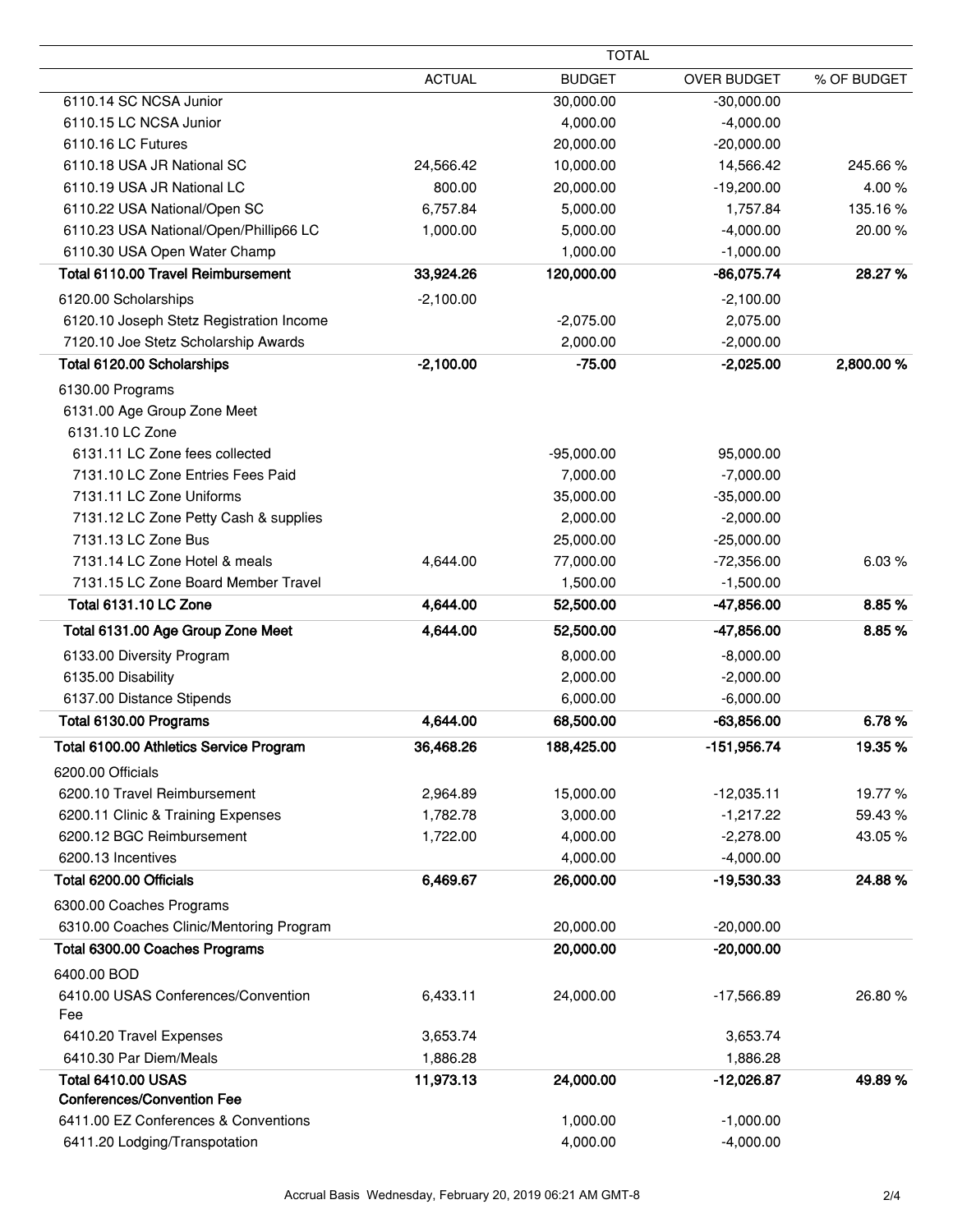|                                             | <b>TOTAL</b>  |               |                    |             |
|---------------------------------------------|---------------|---------------|--------------------|-------------|
|                                             | <b>ACTUAL</b> | <b>BUDGET</b> | <b>OVER BUDGET</b> | % OF BUDGET |
| 6411.30 Par Diem/Meals                      |               | 400.00        | $-400.00$          |             |
| 6411.40 Eastern Zone Dues                   |               | 2,600.00      | $-2,600.00$        |             |
| Total 6411.00 EZ Conferences &              |               | 8,000.00      | $-8,000.00$        |             |
| Conventions                                 |               |               |                    |             |
| 6420.00 BOD Travel Reimbursement            | 132.65        | 2,500.00      | $-2,367.35$        | 5.31 %      |
| 6440.00 Committees                          |               |               |                    |             |
| 6441.00 Review Committee                    |               | 500.00        | $-500.00$          |             |
| Total 6440.00 Committees                    |               | 500.00        | $-500.00$          |             |
| 6450.00 BOD Misc Expenses                   | 1,107.11      |               | 1,107.11           |             |
| <b>Total 6400.00 BOD</b>                    | 13,212.89     | 35,000.00     | $-21,787.11$       | 37.75%      |
| 6500.00 Clubs Recognition                   |               |               |                    |             |
| 6510.00 Club Excellence Program             |               | 40,000.00     | $-40,000.00$       |             |
| Total 6500.00 Clubs Recognition             |               | 40,000.00     | $-40,000.00$       |             |
| 6600.00 Administration & Operations Support |               |               |                    |             |
| 6601.00 Salary & Wages                      | 31,745.00     | 95,000.00     | $-63,255.00$       | 33.42 %     |
| 6601.10 Payroll Tax                         | 249.31        | 11,000.00     | $-10,750.69$       | 2.27%       |
| 6601.20 Workers Comp Insurance              | 1,241.07      | 3,000.00      | $-1,758.93$        | 41.37%      |
| 6601.30 ADP Payroll Service Fee             | 249.68        | 1,000.00      | $-750.32$          | 24.97%      |
| Total 6601.00 Salary & Wages                | 33,485.06     | 110,000.00    | $-76,514.94$       | 30.44 %     |
| 6605.00 IT Service Fee                      | 2,500.00      |               | 2,500.00           |             |
| 6605.10 Web Site ChargesB                   | 500.00        | 6,000.00      | $-5,500.00$        | 8.33 %      |
| Total 6605.00 IT Service Fee                | 3,000.00      | 6,000.00      | $-3,000.00$        | 50.00%      |
| 6606.00 SWIMS Stipends                      | 2,500.00      | 5,000.00      | $-2,500.00$        | 50.00%      |
| 6607.00 All Office Essential Supplies       | 742.91        | 4,000.00      | $-3,257.09$        | 18.57%      |
| 6607.10 Annual Membership/Program Dues      | 436.61        | 500.00        | $-63.39$           | 87.32%      |
| 6607.20 Printing/Ink/Paper                  | 359.06        | 500.00        | $-140.94$          | 71.81%      |
| 6607.30 Postage/Mailing                     | 60.15         | 1,000.00      | $-939.85$          | 6.02%       |
| 6607.40 Misc Expenses                       | 157.31        | 500.00        | $-342.69$          | 31.46%      |
| Total 6607.00 All Office Essential Supplies | 1,756.04      | 6,500.00      | $-4,743.96$        | 27.02%      |
| 6608.00 Operation Expenses                  |               |               |                    |             |
| 6608.10 Internet Expense                    | 1,046.10      | 2,500.00      | $-1,453.90$        | 41.84%      |
| 6608.20 Telephone                           | 327.10        | 1,500.00      | $-1,172.90$        | 21.81%      |
| 6608.30 Storage Room Rental                 |               | 1,250.00      | $-1,250.00$        |             |
| 6608.50 Professional Service Fee            | 3,000.00      |               | 3,000.00           |             |
| 6608.60 Subscription Fee                    |               |               |                    |             |
| 6608.61 QB Monthly Fee(current)             | 102.31        | 600.00        | $-497.69$          | 17.05%      |
| 6608.62 QB Fee (old)                        | 1.50          |               | 1.50               |             |
| Total 6608.60 Subscription Fee              | 103.81        | 600.00        | $-496.19$          | 17.30%      |
| Total 6608.00 Operation Expenses            | 4,477.01      | 5,850.00      | $-1,372.99$        | 76.53%      |
| 6609.00 Office Equipment/Hardware           | 3,913.65      | 1,000.00      | 2,913.65           | 391.37%     |
| 6610.00 Bank & Credit card expenses         | 12,189.94     | 30,000.00     | $-17,810.06$       | 40.63%      |
| 6610.10 Bank Service Charge/Fee             | 6,186.20      |               | 6,186.20           |             |
| Total 6610.00 Bank & Credit card expenses   | 18,376.14     | 30,000.00     | $-11,623.86$       | 61.25%      |
| 6611.00 HOD/BOD Meetings                    | 831.99        |               | 831.99             |             |
| 6611.10 Refreshment - BOD/ LSC              | 555.58        | 2,750.00      | $-2,194.42$        | 20.20%      |
| Total 6611.00 HOD/BOD Meetings              | 1,387.57      | 2,750.00      | $-1,362.43$        | 50.46%      |
| 6614.00 State Filing Fees                   |               | 100.00        | $-100.00$          |             |
|                                             |               |               |                    |             |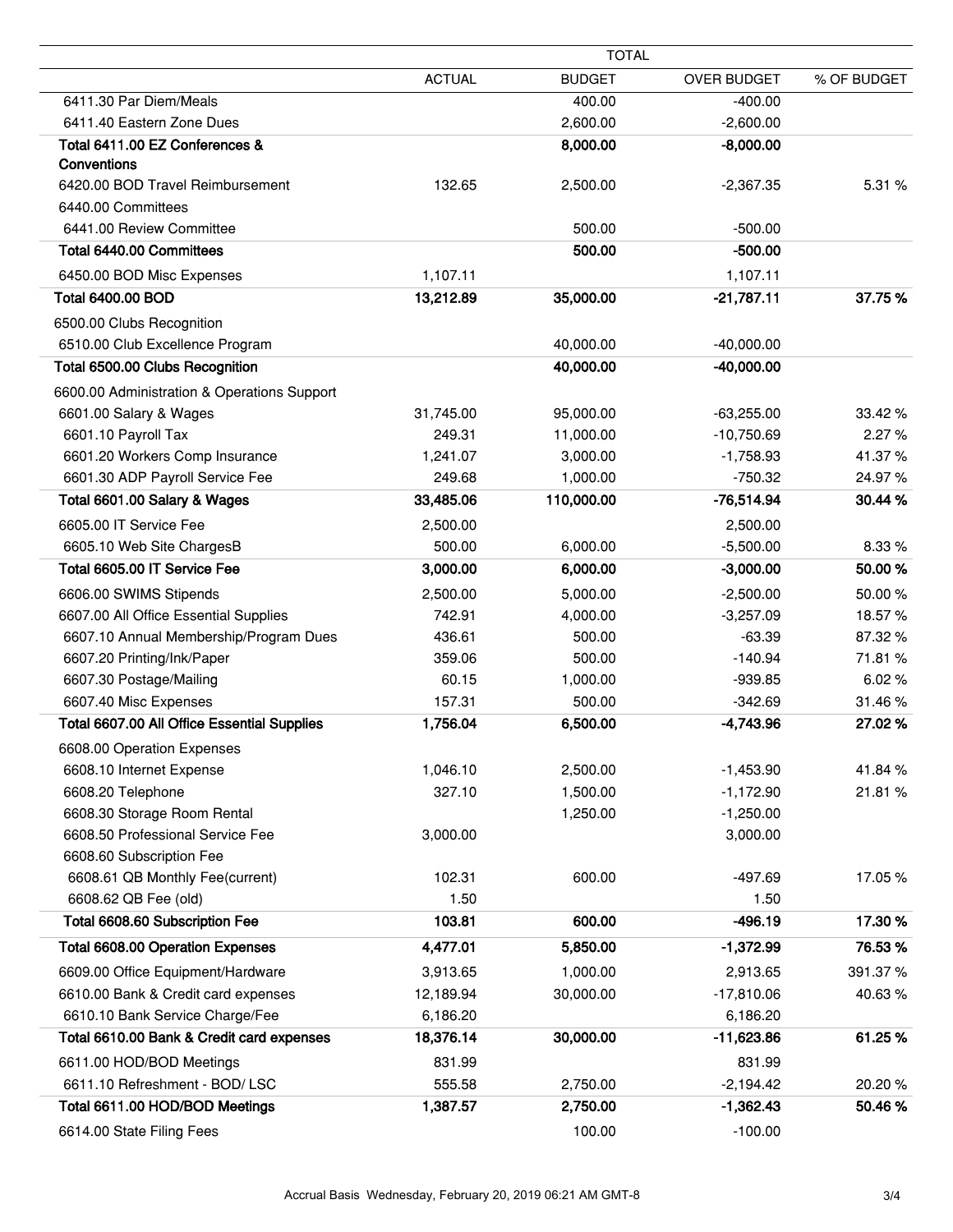|                                           | <b>TOTAL</b>  |               |                    |             |
|-------------------------------------------|---------------|---------------|--------------------|-------------|
|                                           | <b>ACTUAL</b> | <b>BUDGET</b> | <b>OVER BUDGET</b> | % OF BUDGET |
| 6615.00 Hall of Fame                      |               |               |                    |             |
| 6615.10 Hall of Fame dinner payments      |               | $-4,000.00$   | 4,000.00           |             |
| 6615.20 Hall of Fame Dinner - caterer     |               | 3,000.00      | $-3,000.00$        |             |
| 6615.30 HOF - Display                     | 5,000.00      | 5,000.00      | 0.00               | 100.00%     |
| Total 6615.00 Hall of Fame                | 5,000.00      | 4,000.00      | 1,000.00           | 125.00 %    |
| 6630.00 Golden Goggles Dinners            | 62.00         |               | 62.00              |             |
| 6630.10 Golden Goggles Dinner             | 10,247.08     | 12,000.00     | $-1,752.92$        | 85.39 %     |
| Total 6630.00 Golden Goggles Dinners      | 10,309.08     | 12,000.00     | $-1,690.92$        | 85.91%      |
| 6635.00 Donation -                        |               | 5,000.00      | $-5,000.00$        |             |
| 6650.00 Metro Run Meets                   |               |               |                    |             |
| 6650.10 Sr. Mets SC                       |               |               |                    |             |
| 6650.12 SrM - SC Meet Entries             |               | $-20,000.00$  | 20,000.00          |             |
| 6650.13 SrM - SC Admissions &             |               | $-10,000.00$  | 10,000.00          |             |
| Programs                                  |               |               |                    |             |
| 6690.11 SrM - SC Personnel/Admin/AO       |               | 5,000.00      | $-5,000.00$        |             |
| 6690.12 SrM - SC Pool rental              | 14,000.00     | 17,000.00     | $-3,000.00$        | 82.35%      |
| 6690.13 SrM - SC Officials                |               | 1,250.00      | $-1,250.00$        |             |
| (Evaluator/MR/TLCJ)                       |               |               |                    |             |
| 6690.14 SrM - SC Refreshments             |               | 3,000.00      | $-3,000.00$        |             |
| 6690.15 SrM - SC Awards                   |               | 875.00        | $-875.00$          |             |
| 6690.16 SrM - SC Misc Supplies Expenses   | 482.49        | 1,000.00      | $-517.51$          | 48.25 %     |
| Total 6650.10 Sr. Mets SC                 | 14,482.49     | $-1,875.00$   | 16,357.49          | $-772.40%$  |
| 6650.20 Sr Mets - LC                      |               |               |                    |             |
| 6650.22 SrM - LC Meet Entries             |               | $-20,000.00$  | 20,000.00          |             |
| 6650.23 SrM - LC Admission & Programs     |               | $-10,000.00$  | 10,000.00          |             |
| 6690.21 SrM - LC Personnel/Admin/Ao       |               | 4,000.00      | $-4,000.00$        |             |
| 6690.22 SrM - LC Pool Rental              |               | 17,000.00     | $-17,000.00$       |             |
| 6690.23 SrM - LC                          |               | 1,250.00      | $-1,250.00$        |             |
| Officials(Evaluator/MR/TLCJ)              |               |               |                    |             |
| 6690.24 SrM - LC Refreshments             |               | 3,000.00      | $-3,000.00$        |             |
| 6690.25 SrM - LC Awards                   |               | 1,000.00      | $-1,000.00$        |             |
| 6690.26 SrM - LC Misc Supplies Expenses   | 295.63        | 1,000.00      | $-704.37$          | 29.56%      |
| Total 6650.20 Sr Mets - LC                | 295.63        | $-2,750.00$   | 3,045.63           | $-10.75%$   |
| 6650.40 Open Water                        |               | $-4,000.00$   | 4,000.00           |             |
| 6690.41 Open water 5K & 10 K Expenses     |               | 4,000.00      | $-4,000.00$        |             |
| Total 6650.40 Open Water                  |               | 0.00          | 0.00               |             |
| Total 6650.00 Metro Run Meets             | 14,778.12     | $-4,625.00$   | 19,403.12          | $-319.53%$  |
| Total 6600.00 Administration & Operations | 98,982.67     | 183,575.00    | $-84,592.33$       | 53.92 %     |
| Support                                   |               |               |                    |             |
| <b>Total Expenses</b>                     | \$155,133.49  | \$493,000.00  | \$-337,866.51      | 31.47%      |
| NET OPERATING INCOME                      | \$106,651.48  | \$6,700.00    | \$99,951.48        | 1,591.81 %  |
| Other Expenses                            |               |               |                    |             |
| 6700.00 Depreciation                      | 434.15        |               | 434.15             |             |
| <b>Total Other Expenses</b>               | \$434.15      | \$0.00        | \$434.15           | 0.00%       |
| NET OTHER INCOME                          | $$ -434.15$   | \$0.00        | $$ -434.15$        | 0.00%       |
| <b>NET INCOME</b>                         | \$106,217.33  | \$6,700.00    | \$99,517.33        | 1,585.33 %  |
|                                           |               |               |                    |             |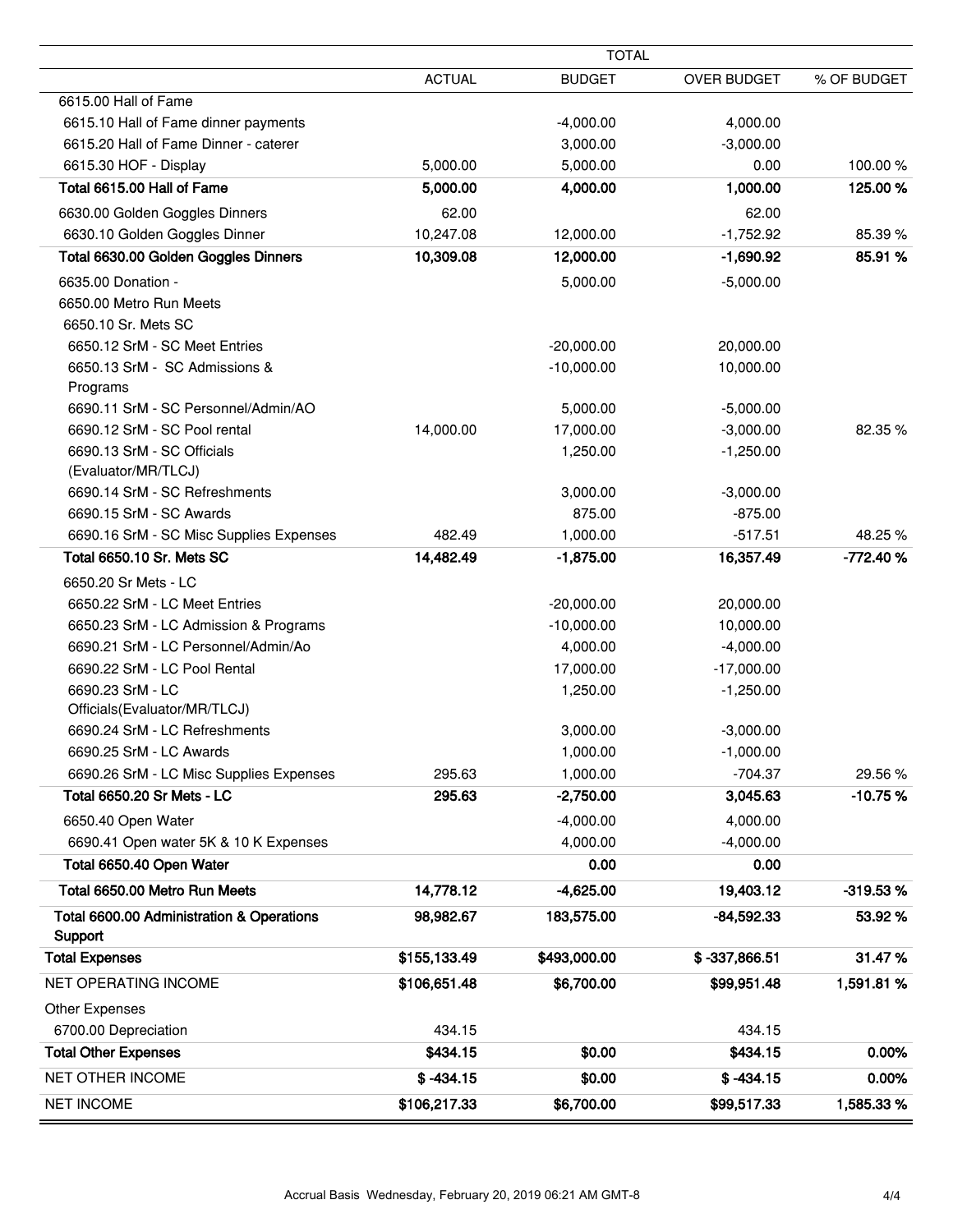# Metropolitan Swimming Inc.

#### PROFIT AND LOSS

September 1, 2018 - February 20, 2019

|                                        | <b>TOTAL</b> |
|----------------------------------------|--------------|
| Income                                 |              |
| 5000.00 General Income Accts           |              |
| 5001.00 Investment Income              |              |
| 5001.10 Interest Income                | 2.17         |
| Total 5001.00 Investment Income        | 2.17         |
| 5002.00 Fee & Surcharge                |              |
| 5002.10 Sanctions Fee                  | 1,900.00     |
| 5002.15 Post Meet Fee (20%)            | 111,147.80   |
| 5002.19 Silver/Bronze Surcharge        | 533.00       |
| Total 5002.00 Fee & Surcharge          | 113,580.80   |
| 5005.10 Fines                          |              |
| 5005.17 Admins Fines                   | 5,000.00     |
| <b>Total 5005.10 Fines</b>             | 5,000.00     |
| 5006.00 Registrations                  |              |
| 5006.10 Club-Received                  | 16,700.00    |
| 7006.10 Club-Paid                      | $-5,950.00$  |
| Total 5006.10 Club-Received            | 10,750.00    |
| 5006.20 Athlete-Received               | 714,524.00   |
| 7006.20 Athlete-Paid                   | -593,675.00  |
| Total 5006.20 Athlete-Received         | 120,849.00   |
| 5006.30 Non Athlete-Received           | 60,912.00    |
| 7006.30 Non Athlete-Paid               | $-55,854.00$ |
| Total 5006.30 Non Athlete-Received     | 5,058.00     |
| 5006.40 Transfers-Received             | 3,275.00     |
| 5006.50 Flex Athletic-Received         | 3,900.00     |
| 7006.50 Flex Athletic-Paid             | $-630.00$    |
| Total 5006.50 Flex Athletic-Received   | 3,270.00     |
| Total 5006.00 Registrations            | 143,202.00   |
| Total 5000.00 General Income Accts     | 261,784.97   |
| <b>Total Income</b>                    | \$261,784.97 |
| <b>GROSS PROFIT</b>                    | \$261,784.97 |
| Expenses                               |              |
| 6100.00 Athletics Service Program      |              |
| 6110.00 Travel Reimbursement           |              |
| 6110.12 LC Senior Zone/Sectional       | 800.00       |
| 6110.18 USA JR National SC             | 24,566.42    |
| 6110.19 USA JR National LC             | 800.00       |
| 6110.22 USA National/Open SC           | 6,757.84     |
| 6110.23 USA National/Open/Phillip66 LC | 1,000.00     |
| Total 6110.00 Travel Reimbursement     | 33,924.26    |
| 6120.00 Scholarships                   | $-2,100.00$  |
| 6130.00 Programs                       |              |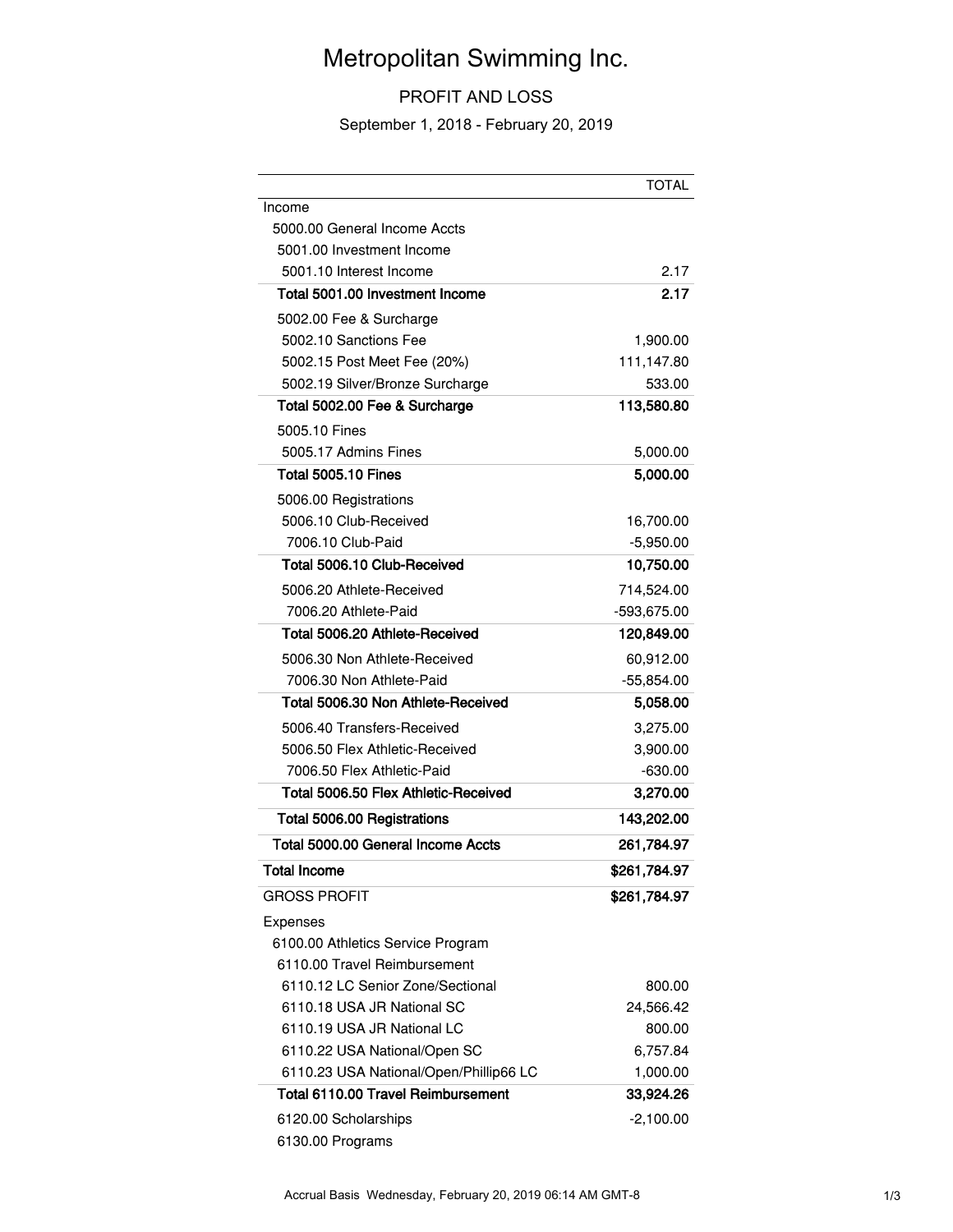|                                             | <b>TOTAL</b> |
|---------------------------------------------|--------------|
| 6131.00 Age Group Zone Meet                 |              |
| 6131.10 LC Zone                             |              |
| 7131.14 LC Zone Hotel & meals               | 4,644.00     |
| <b>Total 6131.10 LC Zone</b>                | 4,644.00     |
| Total 6131.00 Age Group Zone Meet           | 4,644.00     |
| Total 6130.00 Programs                      | 4,644.00     |
| Total 6100.00 Athletics Service Program     | 36,468.26    |
| 6200.00 Officials                           |              |
| 6200.10 Travel Reimbursement                | 2,964.89     |
| 6200.11 Clinic & Training Expenses          | 1,782.78     |
| 6200.12 BGC Reimbursement                   | 1,722.00     |
| Total 6200.00 Officials                     | 6,469.67     |
| 6400.00 BOD                                 |              |
| 6410.00 USAS Conferences/Convention<br>Fee  | 6,433.11     |
| 6410.20 Travel Expenses                     | 3,653.74     |
| 6410.30 Par Diem/Meals                      | 1,886.28     |
| <b>Total 6410.00 USAS</b>                   | 11,973.13    |
| <b>Conferences/Convention Fee</b>           |              |
| 6420.00 BOD Travel Reimbursement            | 132.65       |
| 6450.00 BOD Misc Expenses                   | 1,107.11     |
| Total 6400.00 BOD                           | 13,212.89    |
| 6600.00 Administration & Operations         |              |
| Support                                     |              |
| 6601.00 Salary & Wages                      | 31,745.00    |
| 6601.10 Payroll Tax                         | 249.31       |
| 6601.20 Workers Comp Insurance              | 1,241.07     |
| 6601.30 ADP Payroll Service Fee             | 249.68       |
| Total 6601.00 Salary & Wages                | 33,485.06    |
| 6605.00 IT Service Fee                      | 2,500.00     |
| 6605.10 Web Site ChargesB                   | 500.00       |
| Total 6605.00 IT Service Fee                | 3,000.00     |
| 6606.00 SWIMS Stipends                      | 2,500.00     |
| 6607.00 All Office Essential Supplies       | 742.91       |
| 6607.10 Annual Membership/Program<br>Dues   | 436.61       |
| 6607.20 Printing/Ink/Paper                  | 359.06       |
| 6607.30 Postage/Mailing                     | 60.15        |
| 6607.40 Misc Expenses                       | 157.31       |
| Total 6607.00 All Office Essential Supplies | 1,756.04     |
| 6608.00 Operation Expenses                  |              |
| 6608.10 Internet Expense                    | 1,046.10     |
| 6608.20 Telephone                           | 327.10       |
| 6608.50 Professional Service Fee            | 3,000.00     |
| 6608.60 Subscription Fee                    |              |
| 6608.61 QB Monthly Fee(current)             | 102.31       |
| 6608.62 QB Fee (old)                        | 1.50         |
| Total 6608.60 Subscription Fee              | 103.81       |

 $\overline{\phantom{a}}$ 

 $\overline{\phantom{a}}$